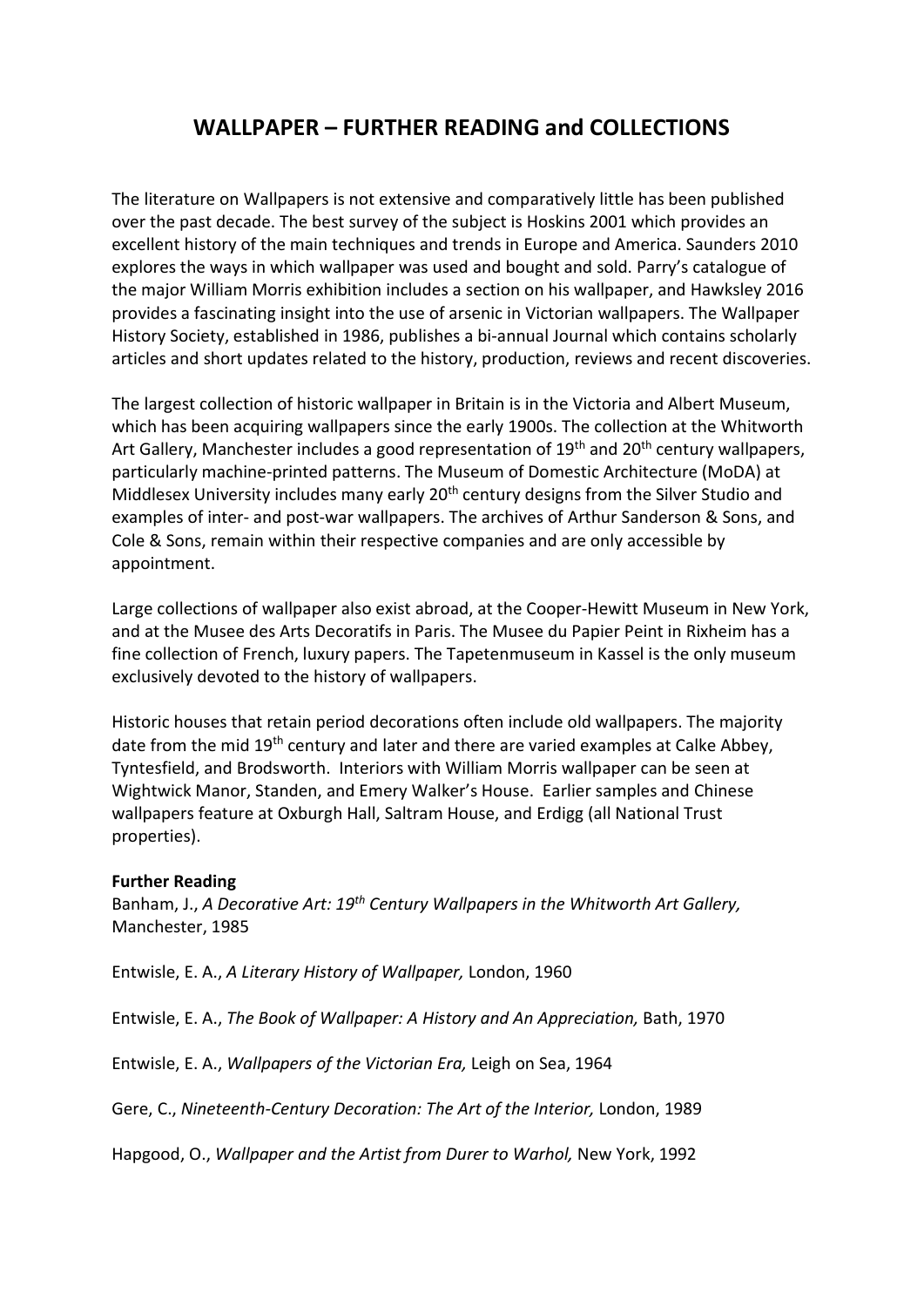Hawksley, L., Bitten by Witch-Fever: Wallpaper and Arsenic in the Victorian Home, London,2016

Hoskins, L. (ed.), The Papered Wall: The History, Patterns and Techniques of Wallpaper, London, 2001

Jacque, B. (ed.), Les Papiers Peints en Arabesques, Rixheim, 1995

Lynn, C., Wallpaper in America from the Seventeenth Century to World War 1, New York, 1980

Nouvel-Kammerer, O., Papier-Peints Panoramiques 1795-1865/French Scenic Wallpaper, Paris, 2000

Oman, C. C., and Hamilton, J., Wallpapers: A History and Illustrated Catalogue of the Collection at the Victoria and Albert Museum, London, 1982

Parry, L., (ed.) (exh. cat.), William Morris, New York, 1996

Rosoman, T., London Wallpapers: Their Manufacture and Use 1690-1840, London, 1992

Saunders, G., Wallpaper in Interior Decoration, London, 2002

Saunders, G., and Woods, C., The Walls are Talking: Wallpaper, Art and Culture, London, 2010

Schoeser, M., Sanderson: The Essence of English Decoration, London, 2010

Sugden., A. V., and Edmondson, J. L., A History of English Wallpaper 1509-1924, London, 1926

Turner, M. and Hoskins, L., Silver Studio of Design. A Design and Source Book for Home Decoration, London, 1988

Wells-Cole., A., Historic Paper Hangings from Temple Newsam and Other English Houses, Leeds, 1983

Woods, C., Sanderson 1860-1985, London, 1985

## Places to Visit

Emery Walker House, Hammersmith Standen House, West Sussex Linley Sambourne House, Kensington Wightwick Manor, Woverhampton Tyntesfield, North Somerset Christchurch Mansion, Ipswich Calke Abbey, Derbyshire